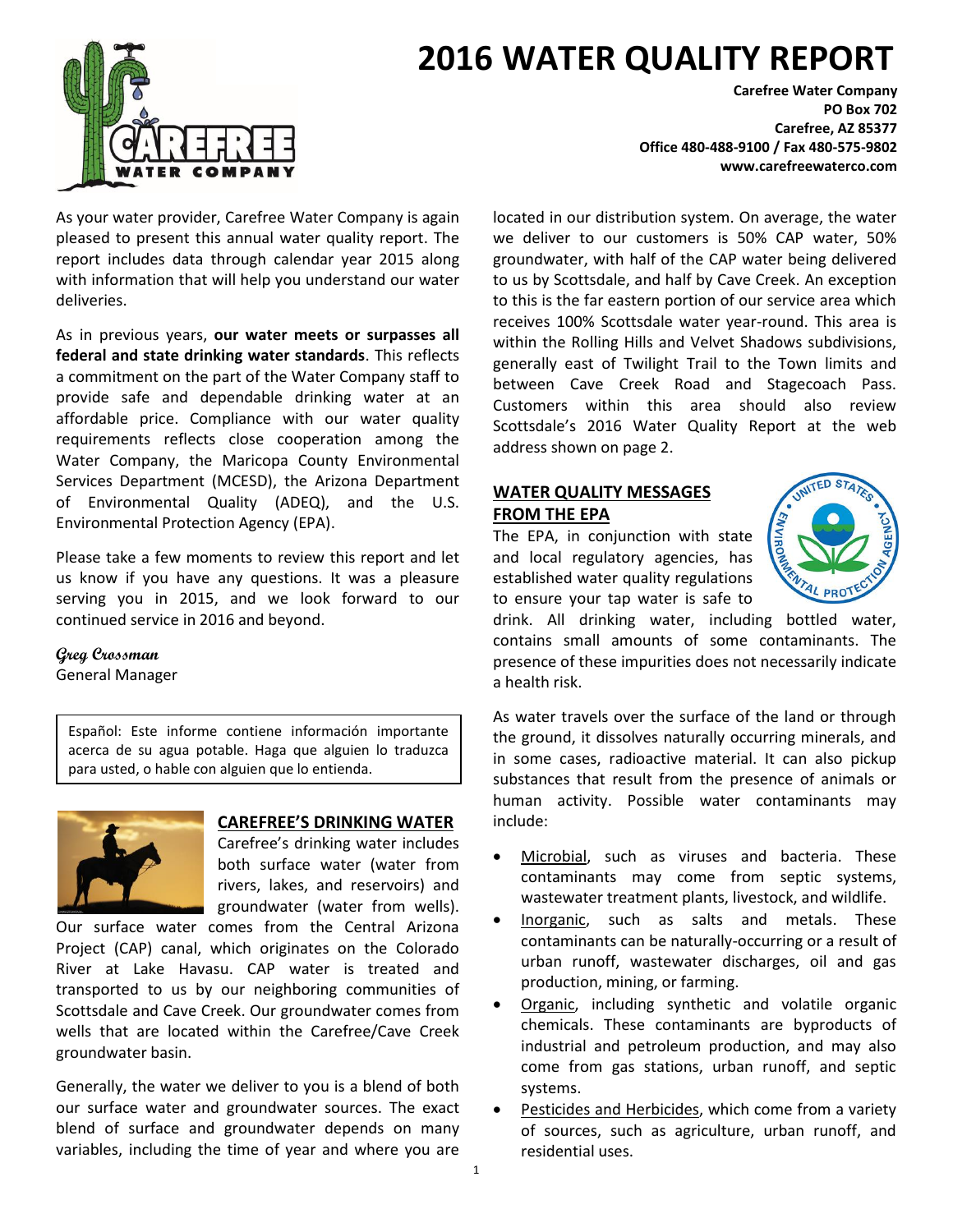Radioactive, which can be naturally occurring or the result of oil and gas production and mining activities.

Some people may be more vulnerable to contaminants in drinking water than the general population. Immunocompromised persons, such as persons with cancer undergoing chemotherapy, persons who have undergone organ transplants, people with HIV-AIDS or other immune system disorders, some elderly, and infants can be particularly at risk of infections. These people should seek advice about drinking water from their healthcare providers. For more information about contaminants and their potential health effects, or to receive a copy of the EPA and Center for Disease Control (CDC) guidelines on appropriate means to lessen the risk of infection and potential health effects, call EPA's *Safe Drinking Water Hotline* at 1-800-426-4791.



#### **2015 WATER QUALITY RESULTS**

The Carefree Water Company is required to test for over 100 substances in our drinking water.

Testing is done at two Entry Points to the Distribution System (EPDS). Water samples taken at these EPDS test our treated source water before it enters our distribution system. We also perform monthly tests at 5 locations within the distribution system to ensure that water entering your home or business remains safe to drink.

Because approximately 50% of our water comes from our neighboring water providers of Scottsdale and Cave Creek, the results from their source water sampling efforts are included in the accompanying water quality table. Only those substances that were detected in the three communities' source waters are listed in the table. Even though certain substances were detected, **all three communities' water deliveries in 2015 met or surpassed federal and state drinking water standards,** meaning that the amounts detected were below the applicable standard.

If you would like additional information on Scottsdale's or Cave Creek's water, their individual Water Quality Reports can be accessed online at the following website addresses, or you can call our offices at 480-488-9100 to obtain a copy:

#### **Scottsdale Water Quality Report:**

<http://www.scottsdaleaz.gov/water/drinking-water>

**Cave Creek Water Quality Report:**

<http://www.cavecreek.org/index.aspx?NID=369>

#### **ADDITIONAL WATER QUALITY INFORMATION**

The following is additional information on nitrate, arsenic, and lead in drinking water.



- **Nitrate.** Nitrate in drinking water at levels above 10 ppm is a health risk for infants less than six months of age. High nitrate levels in drinking water can cause "blue baby syndrome." Nitrate levels may rise quickly for short periods of time because of rainfall or agricultural activity. If you are caring for an infant, and detected nitrate levels are above 5 ppm, you should ask advice from your health care provider.
- **Arsenic.** Arsenic is a mineral known to cause cancer in humans at high concentrations and is linked to other health effects such as skin damage and circulatory problems. If arsenic is less than or equal to the MCL, your drinking water meets EPA's standards. EPA's arsenic standard balances the current understanding of possible health effects against the cost of removing arsenic from drinking water. EPA continues to research the health effects of low levels of arsenic.
- **Lead.** Infants and young children are typically more vulnerable to lead in drinking water than the general population. It is possible that lead levels at your home may be higher than at other homes in the community as a result of materials used in your home's plumbing. If you are concerned about elevated lead levels in your home's water, flushing your tap for 30 seconds to 2 minutes before using tap water may reduce your exposure to lead from your home's plumbing. You may also wish to have your water tested. Additional information is available from the EPA Safe Drinking Water Hotline at 1-800-426-4791.

### **SOURCE WATER ASSESSMENT PROGRAM**

In 2005, Carefree Water Company worked with ADEQ to finalize an assessment of the wells we use to



provide you drinking water. This assessment looks at the potential risks to our water sources, including their proximity to gas stations, landfills, dry cleaners, agricultural fields, and wastewater treatment plants. Based on the information available, including the hydrogeologic setting of our wells and their adjacent land uses, ADEQ's assessment concludes that all of our wells have a low risk. A low risk designation indicates that most source water protection measures are either already implemented or that the hydrogeologic setting is such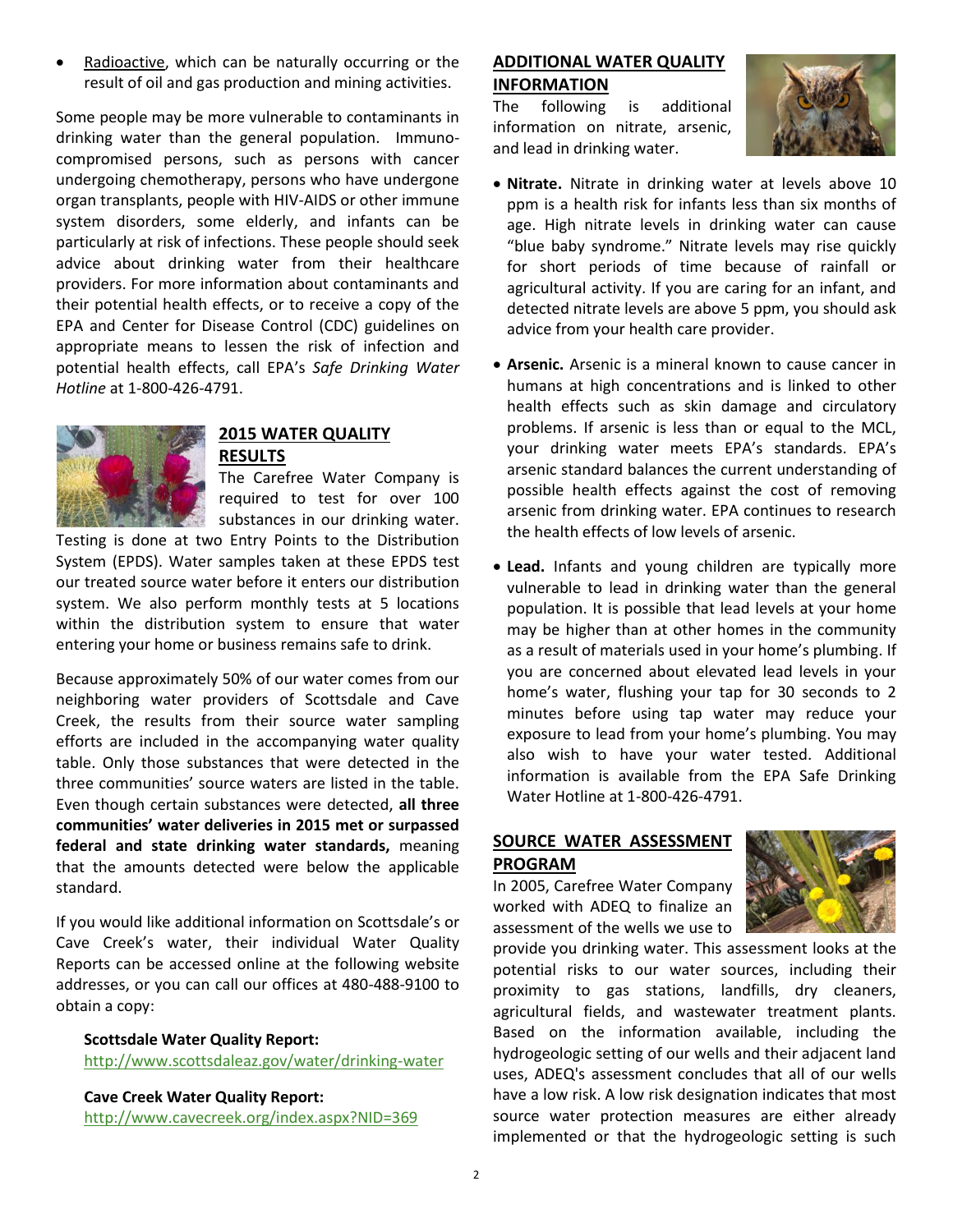that additional source water protection measures will have little impact on protection. The complete assessment is available for review by calling the Carefree Water Company at 480-488-9100. Additional information

on Source Water Assessments and Protection can be obtained from Arizona Department of Environmental Quality at [www.azdeq.gov/environ/water/dw/swap.html.](http://www.azdeq.gov/environ/water/dw/swap.html)



## **Where There's Water, There's a Way to Save**

1. Start with your water bill.

Surges may mean you have an undetected outdoor leak.

#### 2. Look before you leak.

Regular maintenance of outdoor sprinklers, drip systems and plumbing can prevent costly undetected leaks.

#### 3. Learn from your mistakes.

If you're spending all your free time maintaining lawn and exotic plants, consider renovating your landscape using low maintenance Arizona-native or low-water-use plants.

#### 4. Stop at sunrise.

To reduce evaporation, time sprinklers so you stop watering before the sun comes up.

#### 5. Water by the weather.

Avoid watering during rain and high-wind conditions. Plan to reprogram your sprinkler controller monthly or at the minimum in May, July, October and November.

#### 6. Follow your footprints.

Walk across your grass - if the blades spring back without evidence of footprints, don't water.

#### 7. Keep a screwdriver handy.

If you can effortlessly probe your ground to a depth of ten inches, your lawn watering is deep and sufficient. (Be careful to avoid underground lines.)

#### 8. Dig first.

Use a hand-trowel to carefully dig down around plants; if the ground is soggy you're overwatering. (Be careful to avoid underground lines.)

#### 9. Respond to yellow.

Just like a road sign, "yellow" means "caution." Many people think that a yellow plant needs more water. Instead, yellow leaves on plants are often evidence of overwatering. (Consult a professional if you are unsure.)

#### 10. Use your eyes.

"Seeing is believing." Mushroom growth, mold or algae mean you're overwatering.

Source: www.phoenix.gov



# **Paperless!**

Help the Water Company protect the environment and keep our costs down by using paperless e-bill. It's the fastest way to get your monthly water bill because it goes straight to your e-mail inbox, electronically.

 $\Box$  Yes, I would like to go paperless. My account information is:

Account #: \_\_\_\_\_\_\_\_\_\_ Name on Account: \_\_\_\_\_\_\_\_\_\_\_\_\_\_\_\_\_\_\_\_\_ E-mail: \_\_\_\_\_\_\_\_\_\_\_\_\_\_\_\_\_\_\_\_\_\_\_\_

Please return with your water bill or mail to: Carefree Water Company, P.O. Box 702, Carefree, AZ 85377